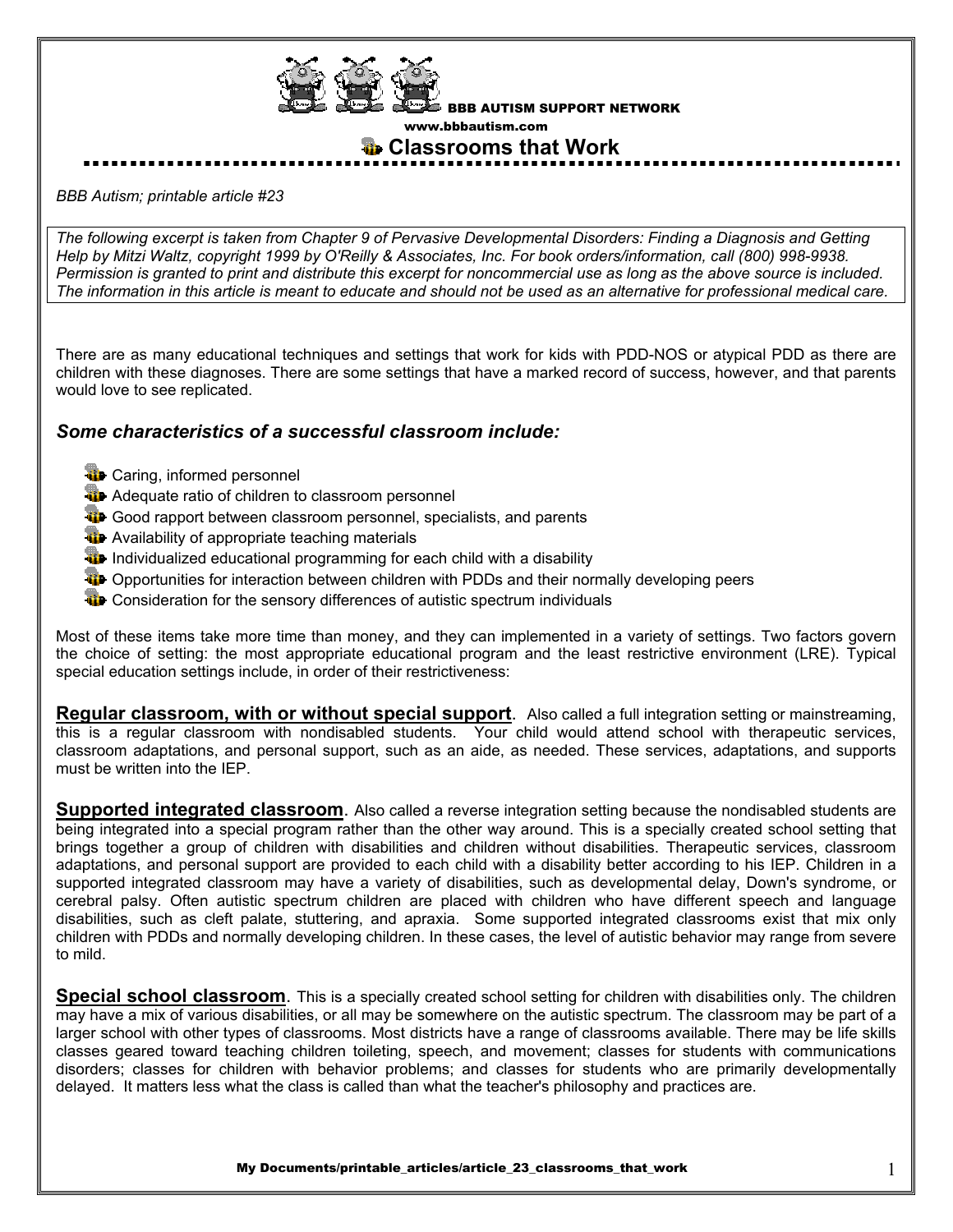

#### BBB AUTISM SUPPORT NETWORK

### www.bbbautism.com

**Special school**. This is an entire school program created specifically to work with children who have disabilities. It may be owned and run by a public school district, or it may be a private school that contracts with the school district to provide services. If it is private, the school district should pay the full cost of tuition if it is judged to be the most appropriate setting for your child.

**Home-based program**. Home-based programs are, as the name implies, delivered entirely or almost entirely in the student's home. Tutors approved by the district use appropriate curriculum to meet the IEP's requirements. Therapeutic services may be delivered in the home, or the student may travel to a clinical or school setting if possible and appropriate. For some older students on home instruction, tutors may choose to meet and work with their charges in a public library or another especially resource-rich location.

**Hospital-based or residential care setting**. For special education students who are hospitalized or who have been placed in residential care for any reason, delivery of a free and appropriate public education according to their IEP is still mandatory.

In between these options are combination settings created to meet a student's specific needs. For example, a student with PDD-NOS and severe anxiety might be able to handle a half-day full inclusion program in the morning, then have homebased instruction for other subjects in the afternoon. Another child might be placed in a special class for everything but art and music classes, which he would attend with normally developing peers.

Each child's needs are different, and they will likely change as your child progresses through school. The setting(s) listed in your child's IEP will be reviewed every year (or more often at your request) to ensure that the educational program is still meeting his needs and that he is still in the least restrictive setting. Whenever possible, the current movement in US schools is toward full inclusion. This may or may not be appropriate for your child. If a less restrictive setting is proposed by the district, be open-minded enough to check it out, but don't say yes unless you're sure it's right. Inquire about supports, such as personal or classroom aides, that can be added to make inclusive settings more realistic.

Here are the experiences of several families in finding an appropriate setting for their school-aged children:

*"Kyle was home-schooled this year using a modified Options Method program. We had our volunteers go from 10:00 to 2:00, so it was hard on my wife, who had to work with him all the other hours." --Joe, father of seven-year-old Kyle (diagnosed PDD-NOS with autistic features, language disorder, ADHD)* 

• • • • •

*" Ian spent the last year and a half in a private day treatment program paid for by the school district. At first, we thought it would be awful because it was geared strictly toward SED kids. They had never had a child like Ian before. We had to work hard to ensure that his needs were met, but we had a cooperative, caring, wonderful teacher who went out of her way for him. We also had an excellent speech therapist, although there was no equipment for OT, PT, or adaptive physical education. The program was far from perfect due to high staff turnover and other factors, but since Ian was a "runner," the high security level was essential. It gave him a chance to stabilize after a horrible experience in a*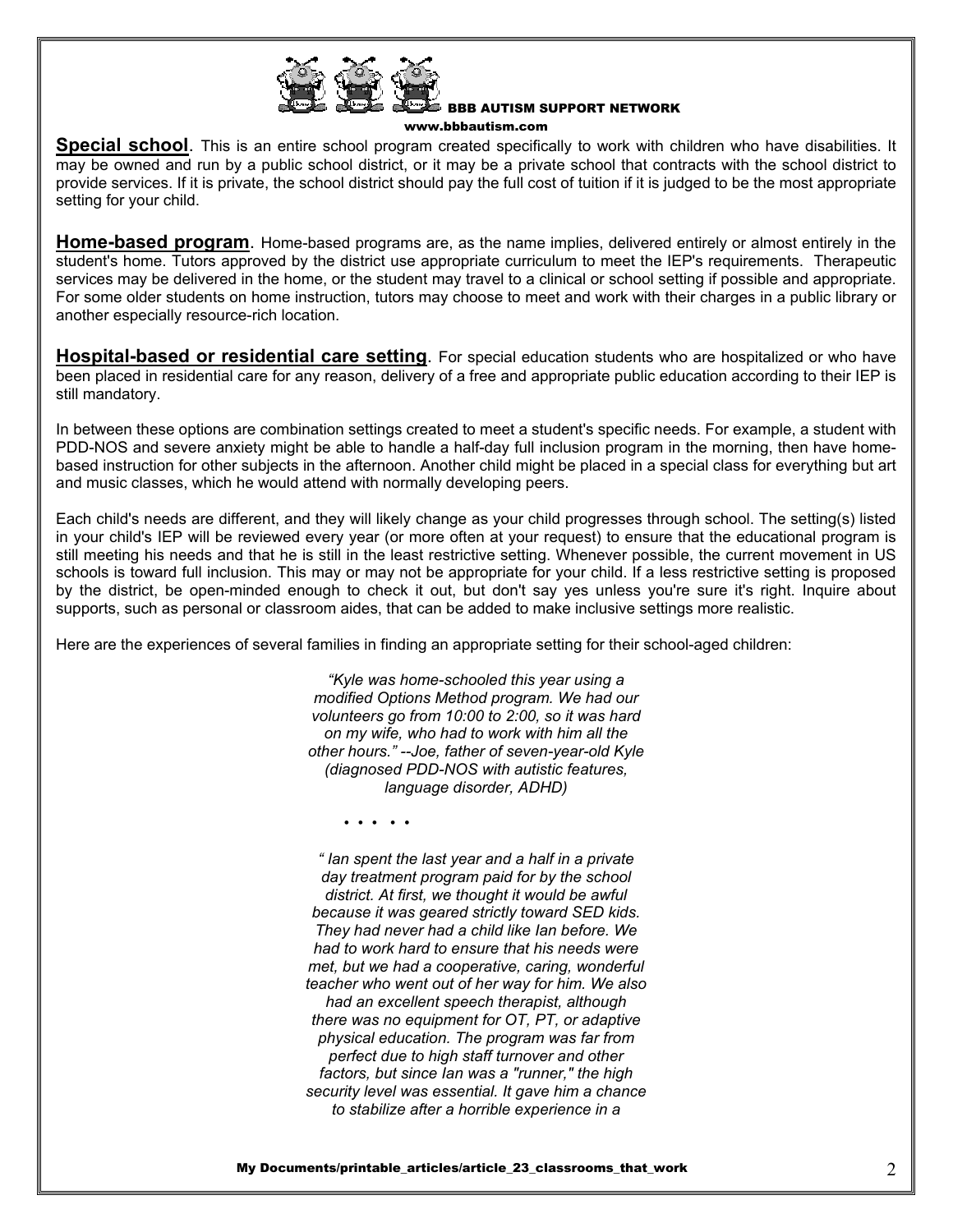

BBB AUTISM SUPPORT NETWORK www.bbbautism.com

*public-school "behavioral" kindergarten, get a real diagnosis, and go through some difficult medication trials in a safe environment."* 

• • • • •

*" My son attends a regular elementary school and has been mainstreamed in the past with only reading and math in special education. However, due to problems last school year he will be in a self-contained special education class receiving all classes with a private tutor who has been hired exclusively for him." --Ann, mother of eight-year-old Theron (diagnosed PDD-NOS, psychotic disorder, borderline intellectual functioning )* 

*• • • • •* 

*"Doug goes to a regular elementary school, but is placed in a special life skills classroom. We are currently using the TEACCH method, and it's working very well with Doug. Also, the speech teacher started to introduce the PICS system to Doug at the end of the school year, and plans to continue with that when school starts again." --Debbie, mother of eleven-year-old Doug (diagnosed PDD with fragile X syndrome and sensory integration disorder)* 

*• • • • •* 

*Mainstream "full inclusion" type classes with the promise of modification and support were a disaster. Confined, modified environments (special day class with one teacher and an aide, one room, small class size) worked best. --Cindy, mother of fifteen-year-old Jeffrey (diagnosed verbal dyspraxia with "autistic-like" features)* 

• • • • •

*Brad attends a regular, K-5 elementary school. The small group approach works best with Brad. The ideal situation would be for him to be home-schooled, due to distractions at school. If he is in a crowded classroom, he will zone out due to sensory overload.* 

*I would say that as far as teaching styles go, it is best for Brad's teacher to be strict and extremely structured. He is doing better than ever, because his teacher is having the kids sit down at their desks and do their work quietly. The disorganization of center-based learning, where*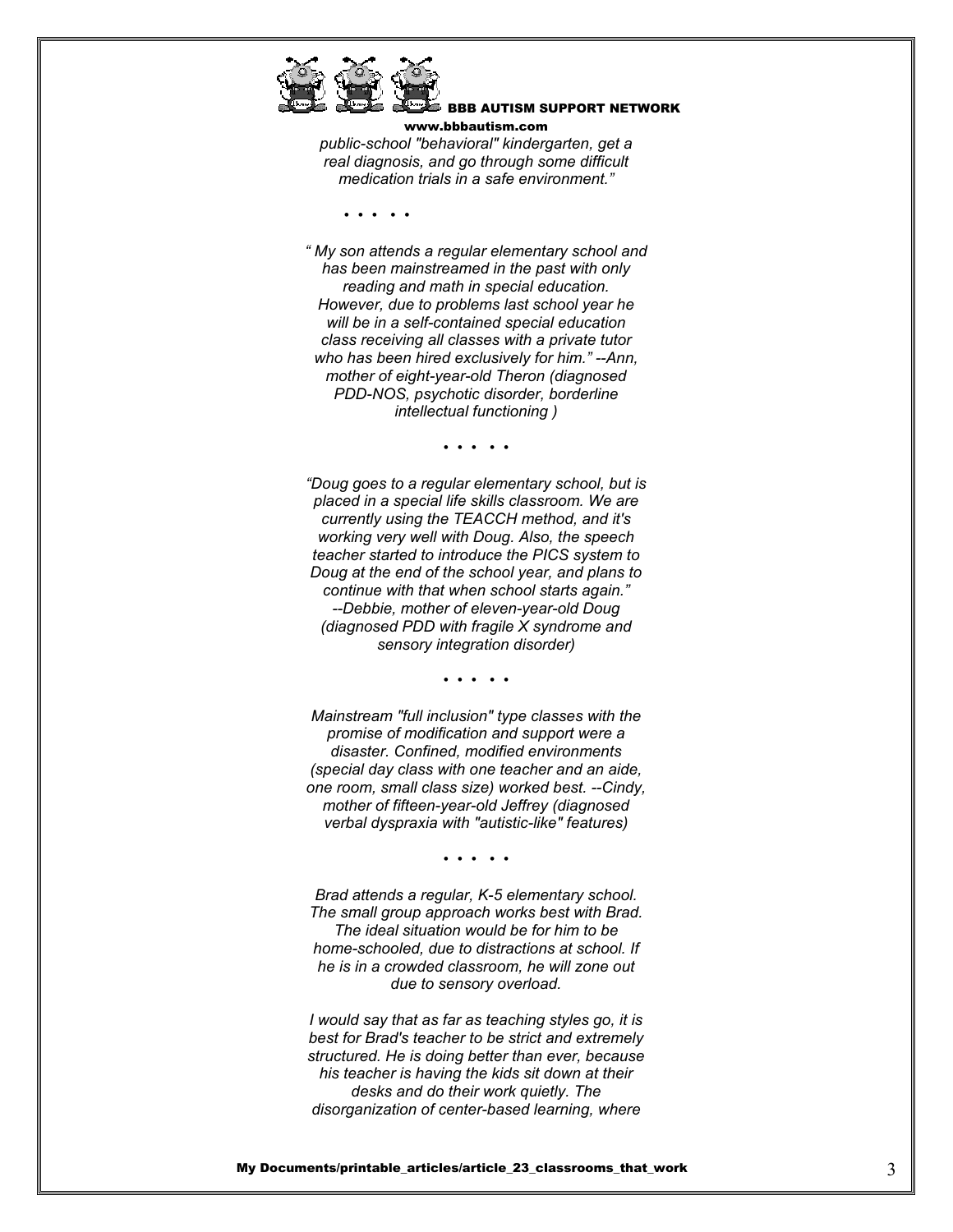

BBB AUTISM SUPPORT NETWORK www.bbbautism.com *a child learns with others at, let's say, a reading* 

*or math center, was disastrous. --Kim, mother of seven-year-old Brad (diagnosed Landau-Kleffner syndrome)*

## **The TEACCH method**

TEACCH (http://www.unc.edu/depts/teacch) stands for Treatment and Education of Autistic and Related Communication Handicapped CHildren. Developed by Eric Schopler in the early 1970s, it's a special system for educating autistic spectrum children that was developed at the School of Psychiatry at the University of North Carolina in Chapel Hill. It has since been adopted whole or adapted for use, by schools around the country. It is a highly structured program that integrates individualized classroom methods, services delivered by outside community organizations, and support services for families.

The part of the TEACCH program most frequently implemented outside of North Carolina is structured teaching. This approach hinges on careful classroom design, scheduling, and the use of predictable teaching methods in a systematic way.

TEACCH has contributed many logical, workable ideas to the knowledge base on educating people with autism. Nevertheless, it sometimes comes in for criticism. The antipathy between adherents of the ABA approach and TEACCH fans sometimes reaches a violently angry level. Certain TEACCH people have accused ABA proponents of forcing people with PDDs to fit into a "normal" mold against their will, and of creating robotic rote thinkers with their repetitive drills. For their own part, ABA fans have accused TEACCH of having low expectations for autistic people and allowing school districts to base their programming on price rather than effectiveness.

The truth probably lies in neither camp. Certain personalities involved on both sides have allowed their personal differences to become a vendetta, which certainly doesn't serve children. It would be far more logical to look at these approaches, and other educational methods, in relationship to each child with a pervasive developmental disorder. TEACCH methods, ABA, a combination of the two, or neither may be the best approach for a specific child.

### **General classroom tips**

When education majors are instructed in pedagogical technique they're given this classroom model: control, curriculum, motivation, setting.

In other words, a good teacher starts by maintaining control of the classroom, develops and/or provides an appropriate curriculum, motivates her students to do the work, and ensures that they have a good environment to do it in--in that order.

Autistic spectrum children's needs can turn this whole paradigm on its head. They often will be uncontrollable unless the setting is correct, they won't pay attention to the curriculum unless properly motivated, and the curriculum itself (along with setting and motivation) is the key to maintaining control.

It can take a while for teachers to figure this out, especially teachers in newly integrated classrooms that have never had a student with PDD-NOS or atypical PDD before. In the meantime, chaos ensues and everyone will probably blame the child, the IEP, or the parents. See if your district can provide a regular consult service from a teacher experienced in working with autistic spectrum children. This person can observe the situation, then give the frazzled teacher some good ideas for turning it around.

One area where parents, teachers, and students can work closely together is developing a system for class work and homework. Options range from using a single notebook with sections for each subject to color-coded schemes. Students with PDDs benefit greatly from homework checklists and other visual memory aids, including checklists broken down to